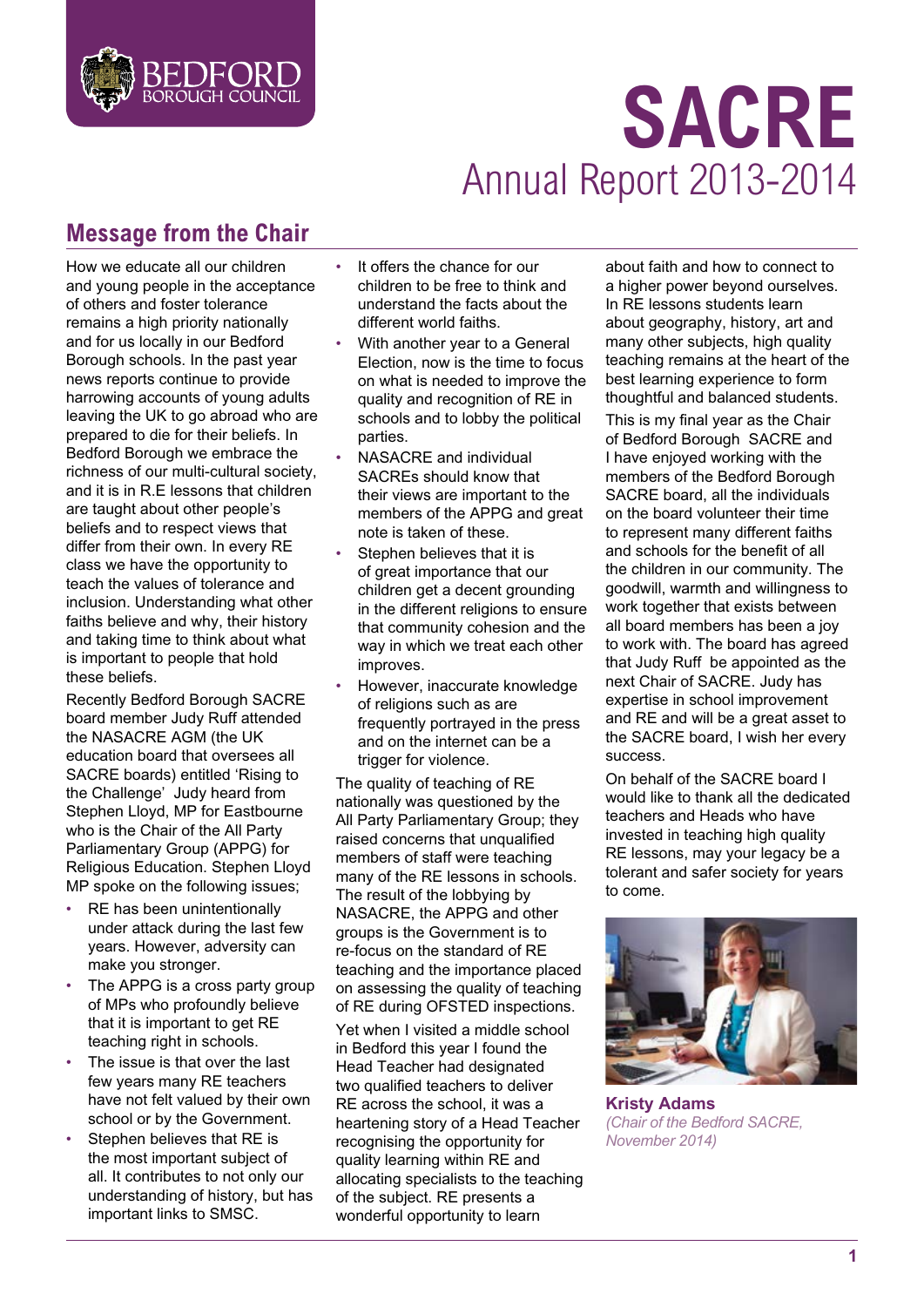# **Standards in Religious Education**

Between September 2013 and July 2014, a total of thirteen Bedford Borough Schools were inspected under the Section 5 Ofsted framework. Of these thirteen were lower schools, three were middle schools, three were upper/secondary schools and two were primary schools.

Evidence of SMSC was used to contribute to overall judgements in the four key areas on some but not all occasions:

- Leadership and management  $-8$  times.
- Behaviour and safety of pupils  $-2$  times.

This analysis is worked out on 14 comments made in 13 Bedford Borough School inspections. One school received SMSC comments in two areas and two schools received no SMSC comments at all.

## **Bedford Borough RE Examination Results in 2014**

# **Religious Studies: Exam: GCSE Short Course**

We are no longer able to report on the numbers of students and outcomes of short course Religious Education due to changes in the collection and reporting of Government data.

# **Religious Studies: Exam: GCSE Full Course**

Five of the seven Borough's upper schools entered students for this examination. 677 students were entered across the Borough. Sharnbrook entered considerably more students than the other four (426). The next closest was Wootton Upper School (300 students). 73.1% of students gained grades A\* - C with 99.1% gained A\* - G. Again, White British students represented the largest group entered (515).Any Other White Background students were the second largest group entered (35). The cohort was made up of 343 girls and 373 boys. Girls outperformed the boys at grades A\* - C (79.3% - 66.8%).

## **Comparison to 2013**

118 less students were entered for this examination than 2013. This is the first year following a three year increase at entries for full GCSE RE in Bedford Borough has fallen. The percentage of students gaining an A\* - C rose slightly on 2013.

0.8% but the percentage of students achieving A\*-G fell slightly by 0.4%. In 2013, girls also outperformed the boys at grade  $A^*$  - C however for the first time since 2011, girls attainment at A\*-C has risen by 2.8%.

# **End of Key Stage 5 outcomes**

The data shown reflects those students leaving school in Year 13 and does not include the Year 12 results for the current year. These will be reported when the students are at the end of Key Stage 5.

## **Religious Studies: Exam: GCE AS Level**

37 students completed Key Stage 5 from 4 different upper schools with an AS in RE. 16.2% gained a grade between  $A - B$ . Of the 37 students entered, 19 were White British. The cohort was made up of 26 girls and 11 boys. Boys outperformed girls at grade  $A - B$  (18.2% to 15.4%).

## **Comparison with 2013**

The numbers of entries rose for the second year running in 2014 with 4 more students being entered for this examination when compared to 2013. For the second year running, outcomes at grades A-B declined; results fell by 2% in 2014.

# **Religious Studies: Exam: GCE A Level**

76 students were entered across 4 upper schools. Of these 2.6% gained an A\* in their examination. 9.2% gained between A\* - A, 43.4% between A\* - B and 100% between A\* - E. White British students represented the majority ethnic grouping at 45 students with the 8 Any Other White students forming the second largest group. The cohort was made up of 54 girls and 22 boys. Girl outperformed boys at grades A\* - B (48.1% - 31.8%).

## **Comparison with 2013**

Entries were up in 2014, 12 additional students. The percentage of students attaining at either a grade A\* or A fell in 2014 by 11.1% and the percentage of students obtaining grade A\* - B dropped by 9.7%. For the first time since 2011, girls outperformed boys at grades A\* - B, the gap in 2013 was 6.8% in favour of boys attainment is now 16.3 in favour of girls.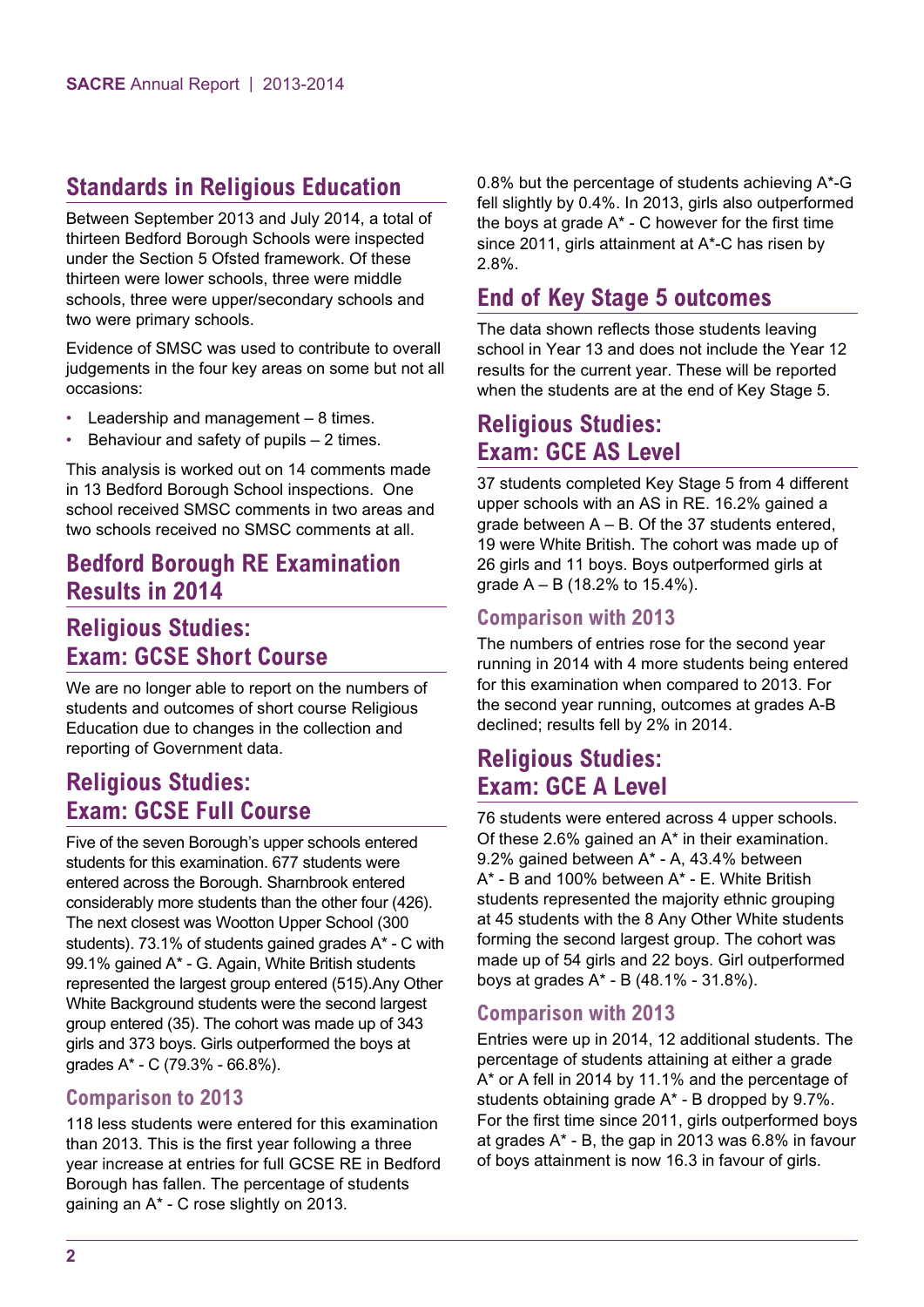# **SACRE School Visits**

Between September 2013 and June 2014, five schools across Bedford Borough invited SACRE members into their schools in order to watch teaching, meet with the RE leaders and meet the departments. These visits were a valuable opportunity for SACRE members to gain first hand current experience of RE in schools. Members were delighted to see high quality learning opportunities delivered by enthusiastic teachers as well as engaged and positive pupils. SACRE will be able to use these experiences to better shape the support they offer to local schools and will be contacting schools to organise future visits.

Many thanks to:

- Lakeview Lower School
- Beauchamp Middle School
- Cotton End Primary School
- Hastingsbury Business and Enterprise College
- Bedford Road Lower School

# **In school support**

Three schools have received support for RE. This consisted of supporting policy writing, supporting a new subject leader and sharing good practice with an existing RE leader.

# **Advice and Support for Schools**

Many schools use the support and resources provided by Jane Chipperton, Religious Education Adviser for the Diocese of St Albans, who oversees a resource base at St Mark's Church Centre, Brickhill. The resource collection and beds-re website ([www.beds-re-resources.org.uk/](http://www.beds-re-resources.org.uk/)), support the multi faith approach of the Agreed Syllabus, which is available throughout the day and in school holidays.

SACRE members wish to express their thanks to the Diocese of St Albans, St. Mark's Brickhill and Jane Chipperton for providing this service.

The RE Society for Bedfordshire has been active in publicising courses running in the area, organising visits to places of worship for different faiths and providing after-school workshops for teachers. SACRE receives copies of the RE Society's informative newsletter which the LA sends to all schools.

# **RE Quality Mark**

The RE Quality Mark has been developed to celebrate high quality religious education and provides community schools, faith schools and academies with a framework to capture good practice. It encourages the development and celebration of school wide commitment to excellent teaching and learning in religious education.

Bedford Borough SACRE offered schools the opportunity to receive part funding in order to apply for this award, in recognition of their hard work. Three schools applied for this funding and were successful in achieving the REQM Award.

- Beauchamp Middle School Bronze
- Hastingsbury Business and Enterprise College – Bronze
- St Lawrence VA School Bronze

Well done to all schools who applied for this award.

Funding is still available support applications. For information, please contact SACRE directly.

# **Support for SACRE**

SACRE wishes to express its appreciation for the support given by Bedford Borough in terms of funding for SACRE's work and for enabling the Council to benefit from the services of Greg Jeffrey from Members' Services.

**Your comments on any aspects of SACREs work and areas of interest are welcomed. Please contact:**

**Greg Jeffrey** *Clerk to Bedford Borough SACRE*

- **01234 228903**
- **greg.jeffrey@bedford.gov.uk**